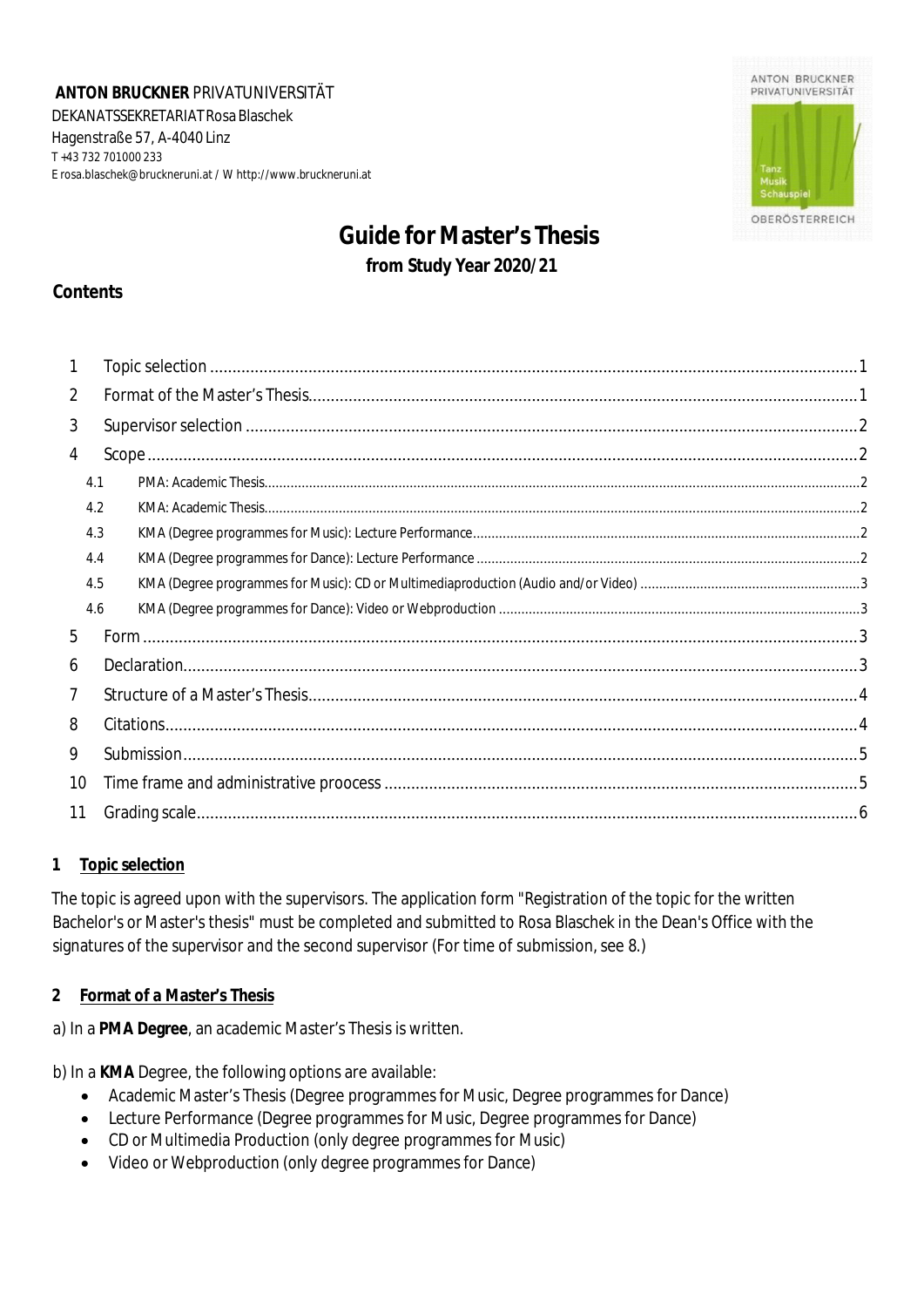### <span id="page-1-0"></span>**3 Supervisor selection**

Each thesis is supervised by two persons: the first supervisor and the second supervisor.

a) Academic Master's Thesis (same regulations for PMA and KMA)

The first supervisor of the PMA thesis is to be chosen from among the supervisors of the Master's Theses Colloquium. The second supervisor can be freely chosen from among the teachers of the ABPU. Please note: The first or second supervisor must have a doctorate or a habilitation in the field of musicology, music pedagogy or dance studies.

b) Lecture Performance, CD or multimedia production, Video or web production (these formats exclusively possible in KMA)

One of the two is to be chosen from the group of teachers with a colloquium or from the group of teachers with a doctorate from the ABPU. This teacher is primarily responsible for the written part (this can also be the second supervisor).

<span id="page-1-1"></span>**4 Scope**

## <span id="page-1-2"></span>**4.1 PMA: Academic Thesis**

80 – 100 pages of text (2500 characters per page, including spaces; in total 200,000 – 250,000 characters)

## <span id="page-1-3"></span>**4.2 KMA: Academic Thesis**

- 40 50 pages of text (2500 characters per page, including spaces; in total 100,000 125,000 characters)
- **4.3 KMA (Degree programme for Music): Lecture Performance**
	- The Lecture Performance is in two parts and consists of a public lecture and a written component.
	- In the public lecture, various musical and/or performative aspects of a work are presented theoretically and practically. Duration of the lecture: 30 minutes, subsequent discussion: 15 minutes. The practical presentation should take place on the candidate's own instrument as a soloist or in an ensemble. The length of the performance should be in proportion to the number of words (40/60, 50/50, 60/40). The work discussed does not have to be performed in its entirety. The explanations must be given in free speech. Rules and conditions for the choice of musical programme are laid down separately in the examination regulations of the individual degree programmes. The lecture performance must be accompanied by a handout in the form of a programme note.
	- As a written part, the candidate must write in-depth explanations of the work discussed, comprising at least 15 pages of text (2,500 characters per page including spaces; 37,500 characters in total). This should not contain biographical data on the performers, but rather relevant biographical information on the composer, historical information (historical contextualisation of the work) and, if applicable, theoretical and/or practical performance or editorial details.

## **4.4 KMA (Degree programme for Dance): Lecture Performance**

The Lecture Performance is in two parts and consists of a public lecture and a written component.

 In the public lecture, different dance practices, choreographies and/or repertoires will be presented theoretically and practically.

Duration of the lecture: 30 minutes, subsequent discussion: 15 minutes.

The practical presentation should be solo or ensemble. The length of the presentation should be in proportion to the number of words (40/60, 50/50, 60/40).

The explanations can be given in free speech or by means of different thematic media transfers such as (choreographic) drawings, pictures, photos, dance scores, animations, etc.

Rules and conditions for the choice of programme are specified separately in the examination regulations of the individual degree programmes.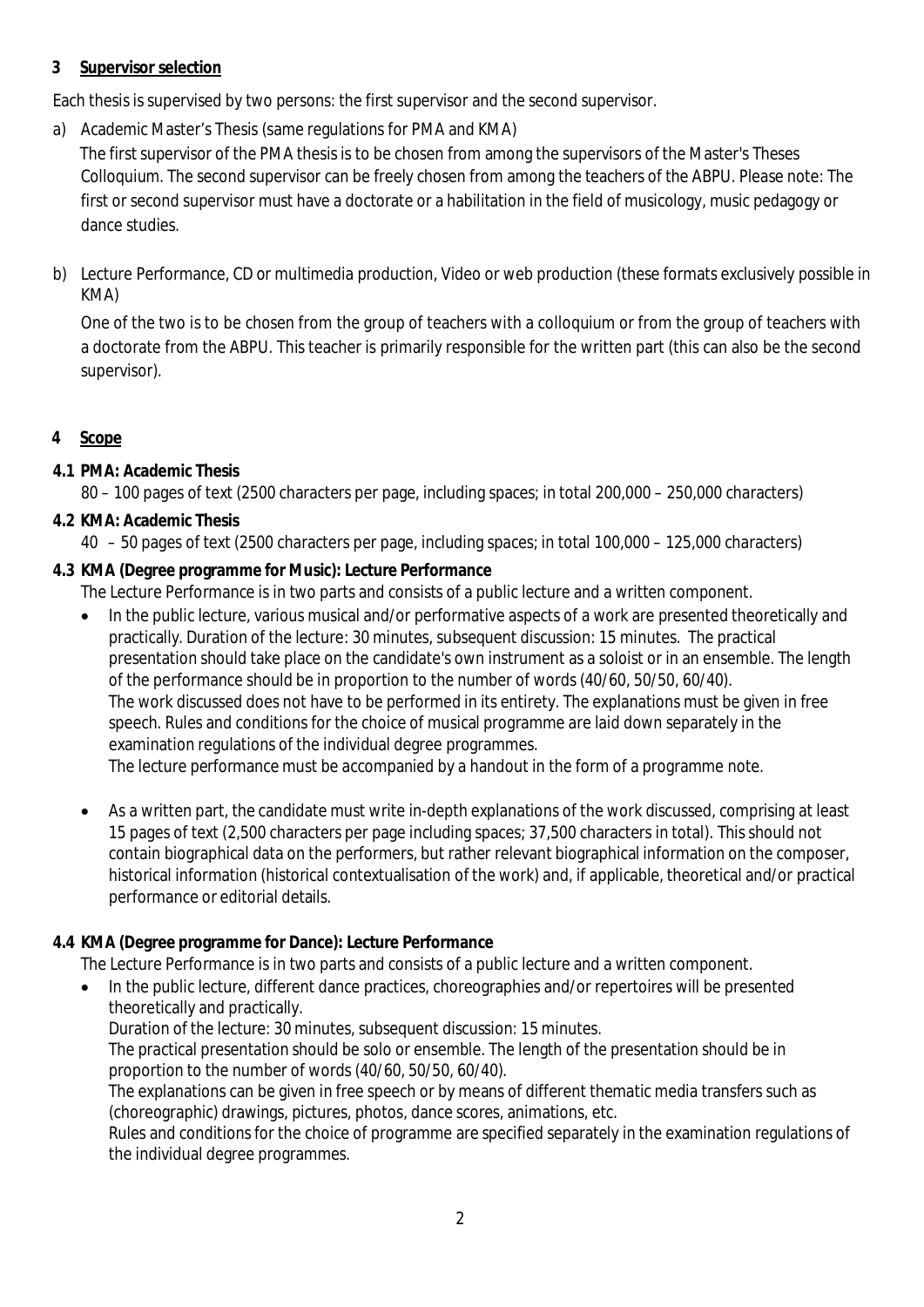The lecture performance must be accompanied by a handout in the sense of a programme note. Die Erläuterungen können in freier Rede bzw. anhand unterschiedlicher thematischer Medientransfers wie (choreographischen) Zeichnungen, Bilder, Fotos, Tanzpartituren, Animationen etc. erfolgen.

 For the written component, the candidate must submit in-depth explanations of the discussed thematic material comprising at least 15 pages of text (2,500 characters per page including spaces; 37,500 characters in total). This should not contain biographical data on the performers, but rather relevant biographical information, historical information (historical contextualisation of the work) as well as theoretical and/or practical performance or editorial details, if applicable.

#### **4.5 KMA (Degree programme for Music): CD or multimedia production (Audio and/or Video)**

It must be a production that meets professional standards and functions on its own. The production must have a clear thematic focus and a concept appropriate to the medium. Rules and conditions for the choice of musical programme are specified separately in the examination regulations of the individual degree programmes.

- The duration of the **CD production** is at least 30 to a maximum of 75 minutes. For an **audiovisual web production**, 15 minutes are sufficient plus the textual and pictorial design.
- As a written contribution (in addition to the booklet for CD productions, which can be freely designed), a justification of the programme design, a documentation of the production process as well as historical and/or analytical reflection and contextualisation must be included with the programme (not analogous to the booklet!).

Length: 15 pages of text (per page 2,500 characters incl. spaces; total 37,500 characters). The historicalanalytical explanations should make up at least half of this text.

In the case of a **web production**, parts of the written performance can also be integrated into the website. be integrated into the website.

### **4.6 KMA (Degree programme for Dance): Video or web production**

t must be a production that meets professional standards and functions on its own. The production must have a clear thematic focus and a concept appropriate to the medium. Rules and conditions for the choice of programme are specified separately in the examination regulations of the individual degree programmes.

- The duration of the **video production** is at least 30 to a maximum of 75 minutes. The performative, dance-choreographic part of the **web production** must have a length of approx. 15 minutes, plus the textual and visual design.
- As a written component (in addition to the booklet for video productions, which can be freely designed), a justification of the programme design, a documentation of the production process as well as historical and/or analytical reflection and contextualisation must be attached to the programme (not analogous to the booklet!).

Length: 15 pages of text (per page 2,500 characters incl. spaces; total 37,500 characters). The historicalanalytical explanations should make up at least half of this text.

In the case of a **web production**, parts of the written performance can also be integrated into the website. be integrated into the website.

#### <span id="page-2-0"></span>. **5 Form:**

- Standard font; 1 ½ spacing; 12 pt font size
- Justified main text (hyphenation)
- New spelling according to Duden in the current edition (for German)
- Gender-appropriate language is to be used in all theses. There are a variety of language options, which are chosen by the students in discussion with the supervisors
- To be submitted as a PDF document

## <span id="page-2-1"></span>**6 Declaration**

The following declaration must be included on the last page and signed: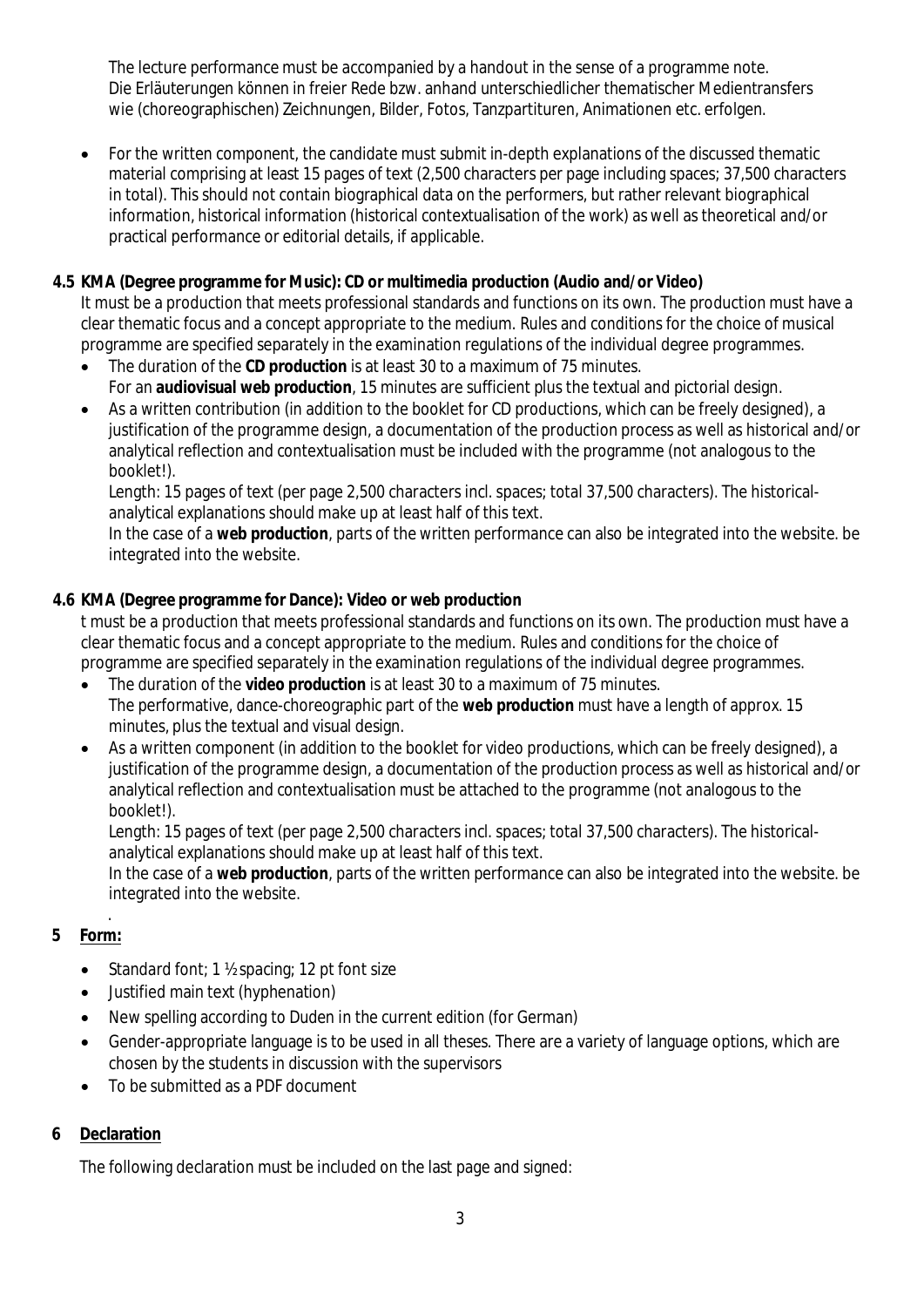*"Hiermit erkläre ich eidesstattlich, dass ich die vorliegende Arbeit selbstständig und ohne fremde Hilfe verfasst habe. Alle Stellen oder Passagen der vorliegenden Arbeit, die anderen Quellen im Wortlaut oder dem Sinn nach entnommen wurden, sind durch Angaben der Herkunft kenntlich gemacht. Dies gilt auch für die Reproduktion von Noten, grafischen Darstellungen und anderen analogen oder digitalen Materialien.*

*Ich räume der Anton Bruckner Privatuniversität das Recht ein, ein von mir verfasstes Abstract meiner Arbeit sowie den Volltext auf der Homepage der ABPU zur Einsichtnahme zur Verfügung zu stellen."*

*(I hereby declare that I have written this thesis independently and without outside assistance. All passages in this thesis that have been taken from other sources, either verbatim or in spirit, are identified by their origin. This also applies to the reproduction of notes, graphic representations and other analogue or digital materials.*

*I grant Anton Bruckner Privatuniversität the right to make an abstract of my work written by me as well as the full text available for inspection on the homepage of the ABPU.)*

### <span id="page-3-0"></span>**7 Structure of a Master's Thesis**

As a rule, every Master's Thesis includes:

- Title page / cover page  $\rightarrow$  see cover page template: https:/[/www.bruckneruni.at/de/studium/studienabschluss/](http://www.bruckneruni.at/de/studium/studienabschluss/)
- Abstract → Results of the work, aspects that remain open and further questions. The abstract can be placed at the beginning of the thesis or attached in the appendix.
- **Contents**
- Introduction → Presentation and justification of the topic
- Main body of text → State of research / literature review / reearch questions. Discussion of individual aspects taking into account the different positions of various authors or collection and analysis of empirical data. The individually listed points apply in particular to Master's theses.
- Summary / Conclusion
- Literature list  $\rightarrow$  Complete list of literature used (in alphabetical order)
- List of sources: Source material that complements the written main part is to be included in the appendices (interviews, sheet music material, image collections).
- Any attachments
- Declaration (see above)
- <span id="page-3-1"></span>**8 Citations**
	- In principle, the following applies: In a Bachelor's thesis, citations are standardised and follow a common subject-specific convention. The specific citation method is to be agreed upon with the supervisor.
	- Translations: Bachelor's theses that have been translated by translators must include their names on the cover page of the thesis.  $(\rightarrow$  Cover page template)
	- Plagiarism: Submitted work will be checked for possible plagiarism. Plagiarised work will be rejected without exception.
	- There are numerous internationally recognised citation methods. At the ABPU, no citation method is prescribed. Please contact the supervisor of the thesis to determine the citation method.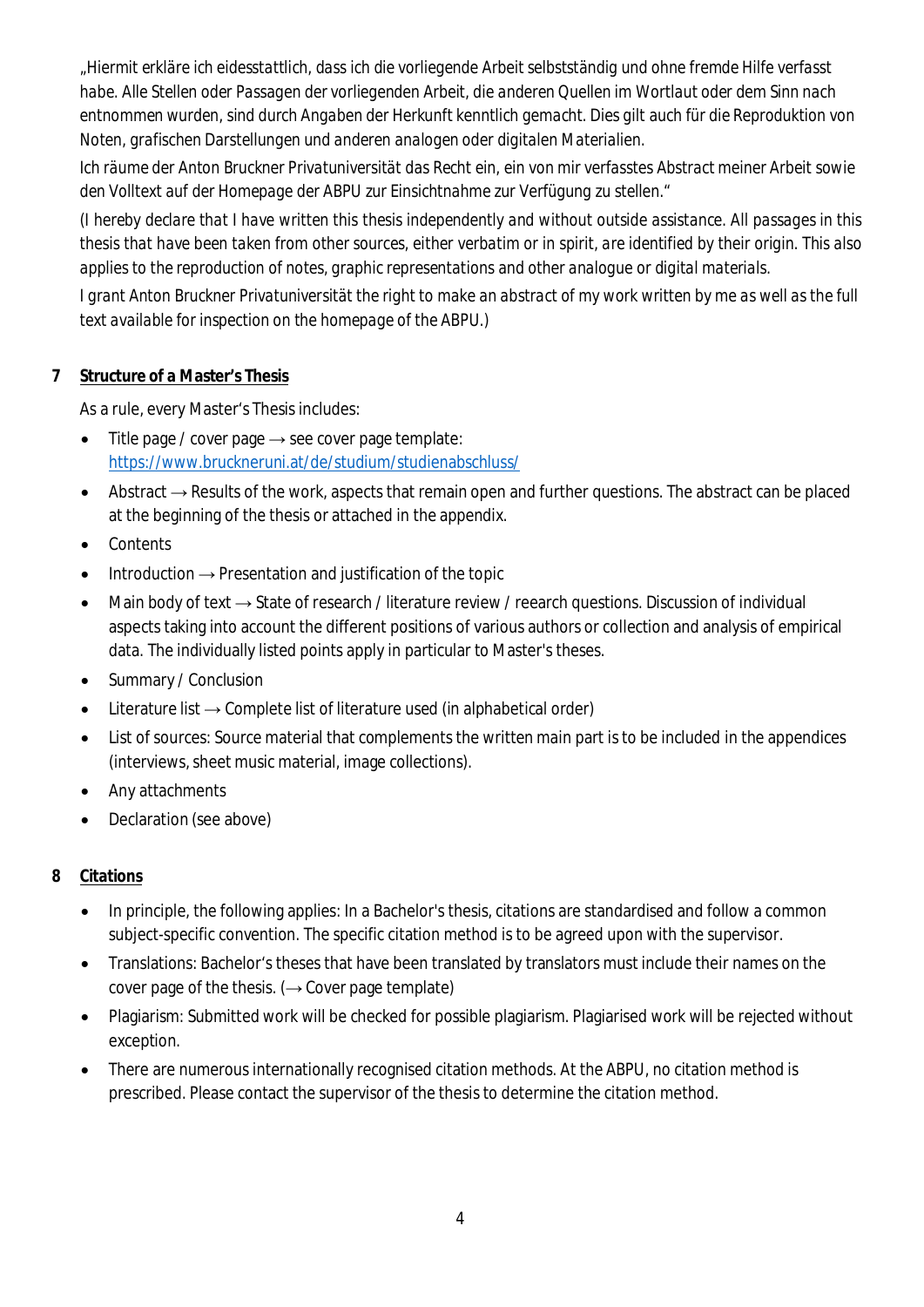## <span id="page-4-0"></span>**9 Submission**

Printed and digital copies are to be submitted:

a) Printed copies:

3 copies: for the Dean, the supervisor, and the second supervisor (each recieve 1 x bound copy, printed single sided)

- A low-cost binding option is available at the library.
- The examination theses are to be submitted directly to the supervisor and second supervisor, as well as to Rosa Blaschek (Dean's Office).
- Bachelor's theses will be archived in the library.
- Bachelor's theses that have been graded "with distinction" are also placed in paper form in the library (hardbound copy); submission to Rosa Blaschek in the Dean's Office.
- Temporal regulation: see 8. e)
- b) Digital:
	- Bachelor's theses are to be submitted digitally to the Dean's Office (PDF file, without CV and contact information) no later than 1 week before the defensio date. → **[dekanat@bruckneruni.at](mailto:dekanat@bruckneruni.at)**
	- Together with the submission, an **abstract** (pdf file, max. 15 lines, Arial 12) must be sent by email to: **[dekanat@bruckneruni.at](mailto:dekanat@bruckneruni.at)** This abstract, like the full text, is made publicly available by the university and refers to the bachelor's thesis catalogued in the library.
	- When submitting the thesis, it must be accompanied by the signed declaration on the submission of a thesis.
- **10 Time frame and administrative process**
- a) Notification of topic to Rosa Blaschek, Dean's Office (application form "Registration of the topic for the written Bachelor's or Master's thesis")
	- Notification of topics in the course of enrolment for the 6th semester of the Bachelor's degree programme.
- b) It is recommended to attend the colloquium for BA theses at least two semesters before the planned completion.
- c) **The registration for the defensio requires the approval of the finished thesis by the supervisors.**

Therefore, it is strongly recommended to allow sufficient time for the assessment by the first and second supervisors and to discuss the schedule with the supervisors.

d) The defensio usually takes place circa 1 month after registration.

e) Timing for the submission of the **bound** copy of the thesis to the supervisor, second reader and the Dean's Office:

Supervisor: 4 weeks before the planned defensio

Second supervisor: 3 weeks before the planned defensio

Dean's Office: 1 week before the defensio, printed and in digital (pdf) form

f) Timing for the submission of **digital** copy of the thesis:

Bachelor's theses must be submitted digitally to the Dean's Office (PDF file, without CV and contact information) at least 1 week before the defensio. → **[dekanat@bruckneruni.at](mailto:dekanat@bruckneruni.at)**